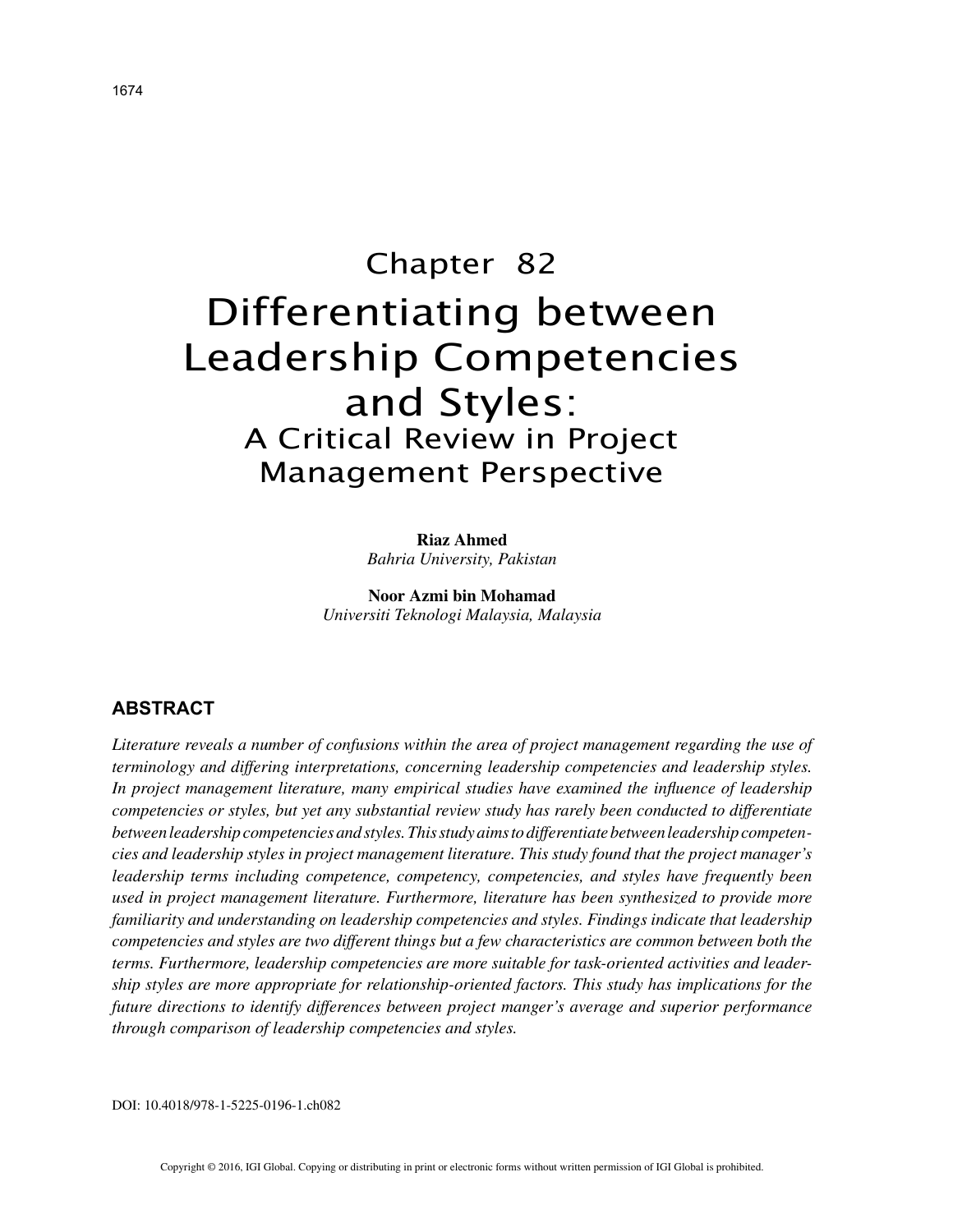## **INTRODUCTION**

During last one decade, a number of terms in the context of project manger's leadership have been used frequently, collectively and interchangeably that includes competence, competency, competencies, styles, profiles, dimensions, and factors. These terms are being used simultaneously in project management literature which have different concepts, complexity and meanings. Therefore, these terms need to be clarified in order to circumvent an ambiguity in the research. (Higgs, 2003) argued that leadership has been studied more than any other aspect of human behavior through different leadership schools of thoughts. The project manager's leadership is very important in achieving project success. Yang, Wu, and Huang (2013) suggested that project manager's leadership competency/style may be examined by future research which have been disregarded as project success factors in earlier studies. The leadership competencies play various roles during implementation of different project activities which have mostly been disregarded in the leadership literature (Higgs & Rowland, 2005).

Chen (2010) analyzed leadership competencies and leadership styles of managers in design industries in Taiwan, by focusing on product design, visual communication, interior design, and fashion design businesses. Chen (2010) suggested that future research must be carried out to achieve more comprehensive understanding between leadership competencies and leadership styles. Moore, Cheng, and Dainty (2002) and Armstrong (1996) conducted comprehensive review studies to differentiate the terms relating to competence, competency, or competencies. The focus of Turner and Müller (2005) study was to examine the contribution of project manager's leadership and competence towards project success. However, any study has rarely been conducted to differentiate between the project manager's leadership competencies and to what extant both terms are different. Therefore, this study aims to answer the following questions:

- 1. What are leadership competencies and styles in project management literature?
- 2. Do leadership competencies and styles are different?

A considerable amount of research has been conducted on project manager's leadership competencies and leadership styles but rarely a substantial study has been conducted to differentiate between these two leadership components. In this context, a few most relevant studies conducted in these areas are discussed to understand similarities and dissimilarities between leadership competencies and styles. Therefore, the objective of this article is to: a) explores literature to define leadership competencies and leadership styles; b) synthesize literature on key leadership competencies and leadership styles; and c) examine how leadership competencies and styles are different. The review of literature reveals that project manager's leadership competencies and/or leadership styles may directly or indirectly influence on project success but the literature ignored to clearly differentiate between the leadership competencies and styles of project managers.

## **LITERATURE REVIEW**

## **Leadership Competency**

The word "competency" and "competence" are defined by the Concise Oxford Dictionary of Current English as: the ability (to do, for a task); legal capacity, right to take cognizance (of court, magistrate,